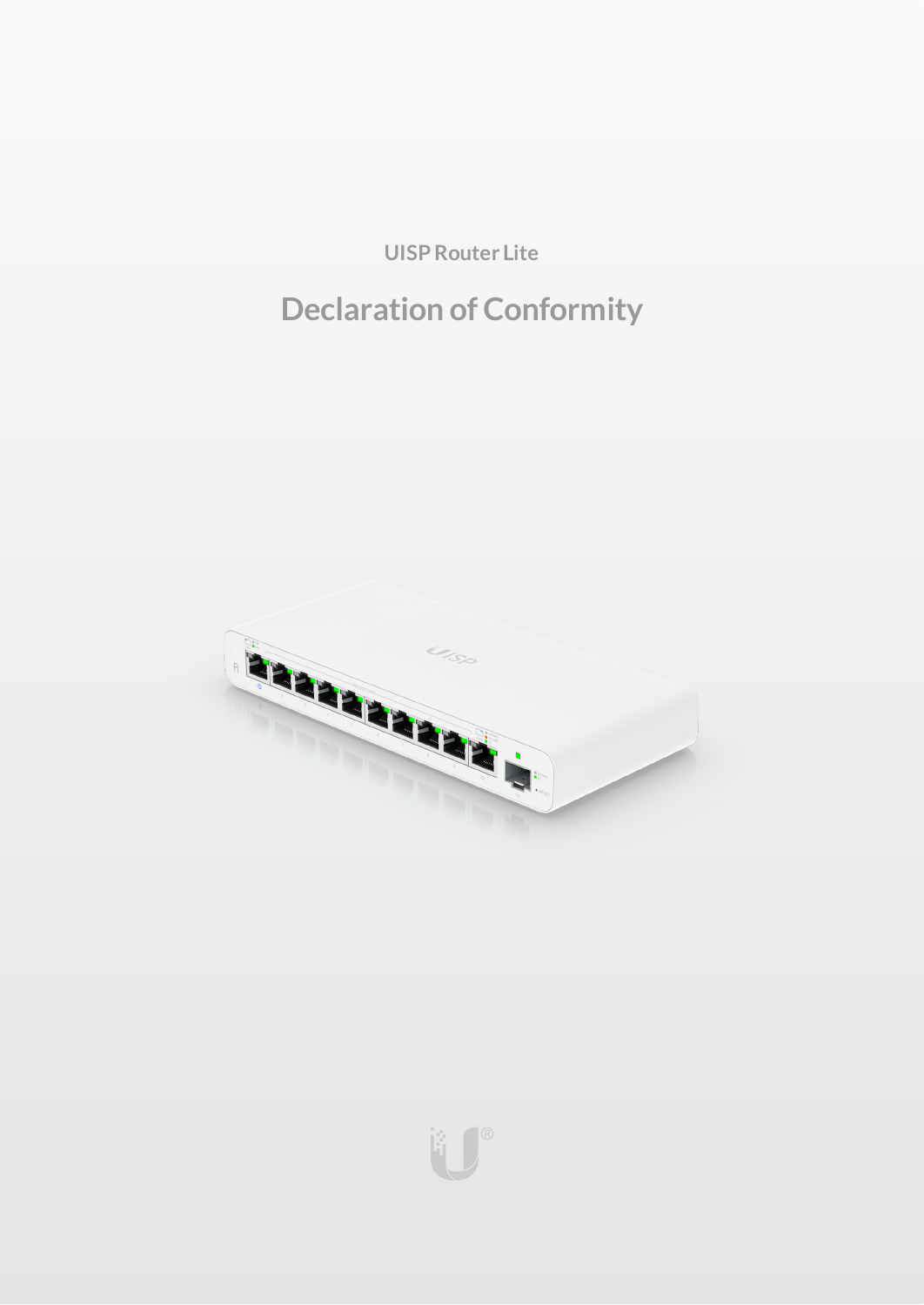# **DECLARATION OF CONFORMITY**

Ubiquiti Inc. 685 Third Avenue NewYork, NY 10017 USA

Hereby declares under our sole responsibility thatthe**UISP Router Lite**, model **UISP-R-Lite**, to which this declaration relates, is in conformancewith the provisions of Directives

- Radio 2014/53/EU Radio Equipment Directive (RED)
- EMC- 2014/30/EU Electromagnetic Compatibility Directive (EMCD)
- Safety 2014/35/EU Low Voltage Directive (LVD)

• HazardousMaterials - 2011/65/EU Restriction oftheUse ofCertain Hazardous Substances in Electrical and Electronic Equipment(RoHS) with amendment(EU) 2015/863; 1907/2006 Registration, Evaluation, Authorization and Restriction of Chemicals (REACH)

For additional REACH details, please refer to [ui.com/compliance](https://www.ui.com/compliance/)

| <b>Standards</b>               | Description                                                                                                                                                                                                                                                                                          |
|--------------------------------|------------------------------------------------------------------------------------------------------------------------------------------------------------------------------------------------------------------------------------------------------------------------------------------------------|
| EN 55032:2015+AC:2016          | Electromagnetic compatibility of multimedia equipment - Emission requirements                                                                                                                                                                                                                        |
| EN 55035:2017                  | Electromagnetic compatibility of multimedia equipment – Immunity requirements                                                                                                                                                                                                                        |
| EN 301 489-1 V2.2.3 (2019-11)  | ElectroMagnetic Compatibility (EMC) standard for radio equipment and services; Part 1:<br>Common technical requirements; Harmonised Standard covering the essential<br>requirements of article 3.1(b) of Directive 2014/53/EU and the essential requirements of<br>article 6 of Directive 2014/30/EU |
| EN 301 489-17 V3.1.1 (2017-02) | ElectroMagnetic Compatibility (EMC) standard for radio equipment and services; Part 17:<br>Specific conditions for Broadband Data Transmission Systems; Harmonised Standard<br>covering the essential requirements of article 3.1(b) of Directive 2014/53/EU                                         |
| EN 300 328 V2.2.2 (2019-07)    | Wideband transmission systems; Data transmission equipment operating in the 2,4 GHz<br>ISM band and using wide band modulation techniques; Harmonised Standard covering the<br>essential requirements of article 3.2 of Directive 2014/53/EU                                                         |
| EN 62311:2008                  | Assessment of electronic and electrical equipment related to human exposure restrictions<br>for electromagnetic fields (0 Hz - 300 GHz)                                                                                                                                                              |
| EN 62368-1:2014+A11:2017       | Audio/video, information and communication technology equipment - Part 1: Safety<br>requirements                                                                                                                                                                                                     |
| <b>CE</b> Marking              | € :                                                                                                                                                                                                                                                                                                  |

 $\Rightarrow$ Je m. <sup>-</sup>  $\mathcal{P}$ 

Mark Feil Compliance Manager

NewYork January 14, 2021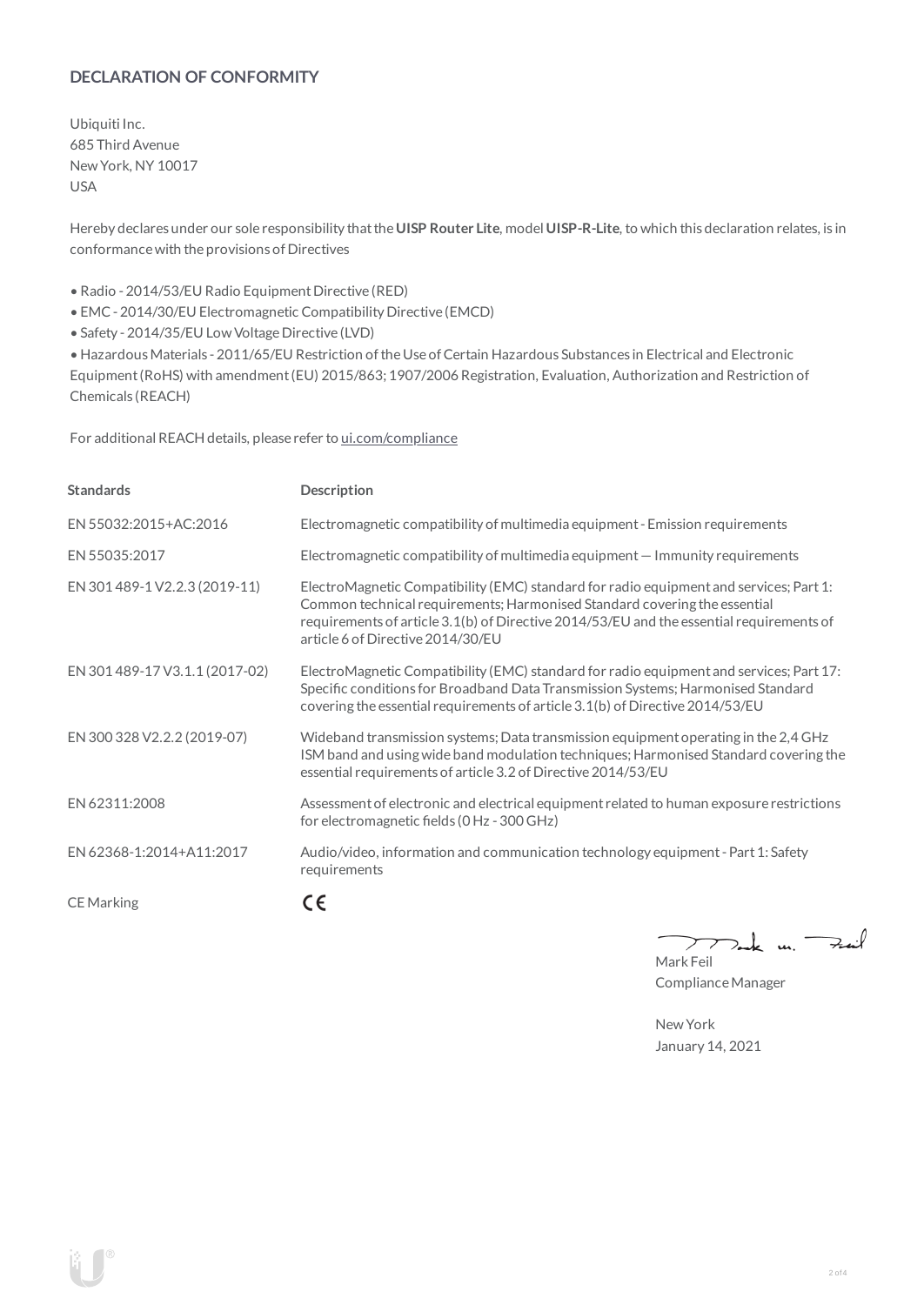# **UISP-R-Lite**

## **български** [Bulgarian]

С настоящото Ubiquiti декларира, че това устройство UISP-R-Lite е в съответствие със съществените изисквания и други приложими разпоредби на Директиви 2014/53/EC, 2014/30/ЕС, 2014/35/ЕС.

## **Hrvatski** [Croatian]

Ubiquiti ovim putem izjavljuje da je ovaj uređaj UISP-R-Lite sukladan osnovnim zahtjevima i ostalim bitnim odredbama Direktiva 2014/53/EU, 2014/30/EU, 2014/35/EU.

## **Čeština** [Czech]

Ubiquititímto prohlašuje, že toto UISP-R-Lite zařízení, je ve shodě se základními požadavky a dalšími příslušnými ustanoveními směrnic 2014/53/EU, 2014/30/EU, 2014/35/EU.

## **Dansk** [Danish]

Hermed, Ubiquiti, erklærer atdenneUISP-R-Lite enhed, er i overensstemmelse med de væsentlige krav og øvrige relevante krav i direktiver 2014/53/EU, 2014/30/EU, 2014/35/EU.

#### **Nederlands** [Dutch]

Hierbij verklaart Ubiquiti, dat deze UISP-R-Lite apparaat, in overeenstemming is met de essentiële eisen en de andere relevante bepalingen van richtlijnen 2014/53/EU, 2014/30/EU, 2014/35/EU.

#### **English**

Hereby, Ubiquiti, declares that this UISP-R-Lite device, is in compliance with the essential requirements and other relevant provisions of Directives 2014/53/EU, 2014/30/EU, 2014/35/EU.

#### **Eesti keel** [Estonian]

Käesolevaga Ubiquiti kinnitab, et antud UISP-R-Lite seade, on vastavus olulistele nõuetele ja teistele asjakohastele sätetele direktiivide2014/53/EL, 2014/30/EL, 2014/35/EL.

#### **Suomi** [Finnish]

Täten Ubiquiti vakuuttaa, että tämä UISP-R-Lite laite, on yhdenmukainen olennaisten vaatimusten ja muiden sitä koskevien direktiivien 2014/53/EU, 2014/30/EU, 2014/35/EU.

## **Français** [French]

Par la présente Ubiquiti déclare que l'appareil UISP-R-Lite, est conforme aux exigences essentielles et aux autres dispositions pertinentes des directives 2014/53/UE, 2014/30/UE, 2014/35/UE.

#### **Deutsch** [German]

HiermiterklärtUbiquiti, dass sich dieses UISP-R-LiteGerät, in Übereinstimmung mitden grundlegenden Anforderungen und den anderen relevanten Vorschriften der Richtlinien 2014/53/EU, 2014/30/EU, 2014/35/EU befindet.

#### **Ελληνικά** [Greek]

Δια του παρόντος, Ubiquiti, δηλώνει ότι αυτή η συσκευή UISP-R-Lite, είναι σεσυµµόρφωση µε τις βασικές απαιτήσεις καιτις λοιπές σχετικές διατάξεις των οδηγιών 2014/53/EE, 2014/30/EE, 2014/35/EE.

#### **Magyar** [Hungarian]

Ezennel Ubiquiti kijelenti, hogy ez a UISP-R-Lite készülék megfelel az alapvető követelményeknek és más vonatkozó 2014/53/EU, 2014/30/EU, 2014/35/EU irányelvek rendelkezéseit.

#### **Íslenska** [Icelandic]

Hér, Ubiquiti, því yfir að þetta UISP-R-Lite tæki er í samræmi við grunnkröfur og önnur viðeigandi ákvæði tilskipana 2014/53/ESB, 2014/30/ESB, 2014/35/ESB.